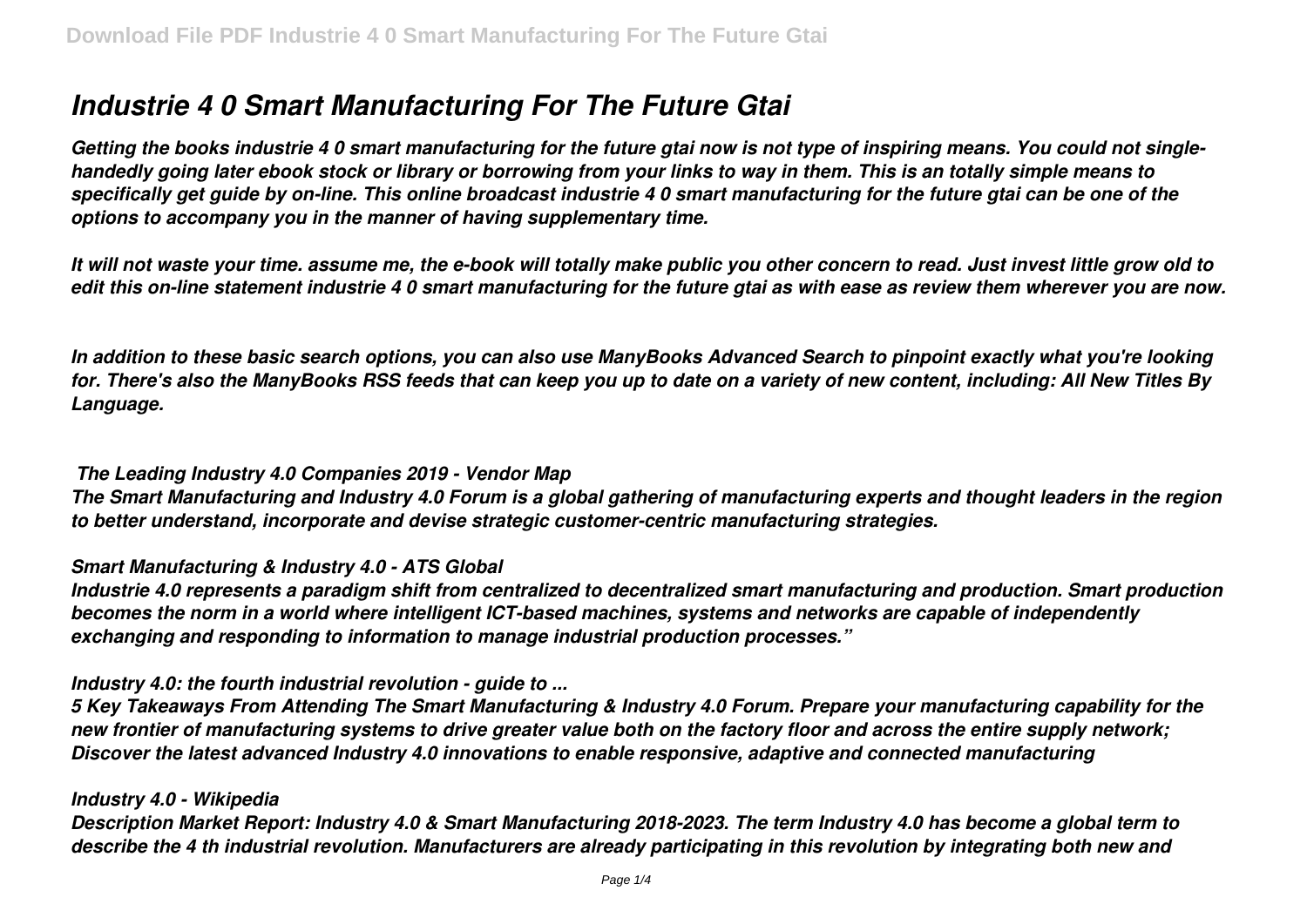*existing IT and OT technologies and realizing key use cases that are improving efficiencies, creating new revenue streams, and reducing risks.*

## *Smart Manufacturing & Industry 4.0 Forum (Malaysia)*

*Short communication Full text access A brief discussion on the trends of habilitating technologies for Industry 4.0 and Smart manufacturing*

## *Industry 4.0 & Smart Manufacturing Market Report 2018-2023*

*Industry 4.0 and Smart Manufacturing is a journey. Some technologies are ready today for deployment, some are still maturing and others will have no relevance for many years to come. At ATS we talk about Smart Digital Transformation. Smart is doing what needs to be done right now while looking ahead at what can and should be done in the future*

## *Industrie 4.0 – your questions about smart manufacturing ...*

*"INDUSTRIE 4.0 connects embedded system production technologies and smart production processes to pave the way to a new technological age which will radically transform industry and production value chains and business models." —Germany Trade and Invest 1*

## *What is Industry 4.0? Here's A Super Easy Explanation For ... "Industrie 4.0" and Smart Manufacturing – A Review of Research Issues and Application Examples Article (PDF Available) in International Journal of Automation Technology 11(1):4-19 · January ...*

*"Industrie 4.0" and Smart Manufacturing – A Review of ...*

*Industry 4.0 is a current trend in manufacturing that involves a combination of cyber-physical systems, automation and the Internet of Things (IoT), which together create a smart factory.*

# *Manufacturing Letters | Industry 4.0 and Smart ...*

*Put simply, Industrie 4.0 is an initiative to revolutionise the manufacturing and engineering sector by combining the digital world and that of industrial production to create "smart" manufacturing facilities.*

# *Smart Manufacturing and Industry 4.0 Forum (Oct 2019 ...*

*The path to 4.0 . As the prevalence of IOT increases, experts advise that the adoption of Industry 4.0 is necessary for business survival. However, moving an organization toward smart manufacturing is a multi-faceted project, regardless of company size.*

*IoT vs. Industry 4.0 vs. Industrie 4.0 - What's the ...*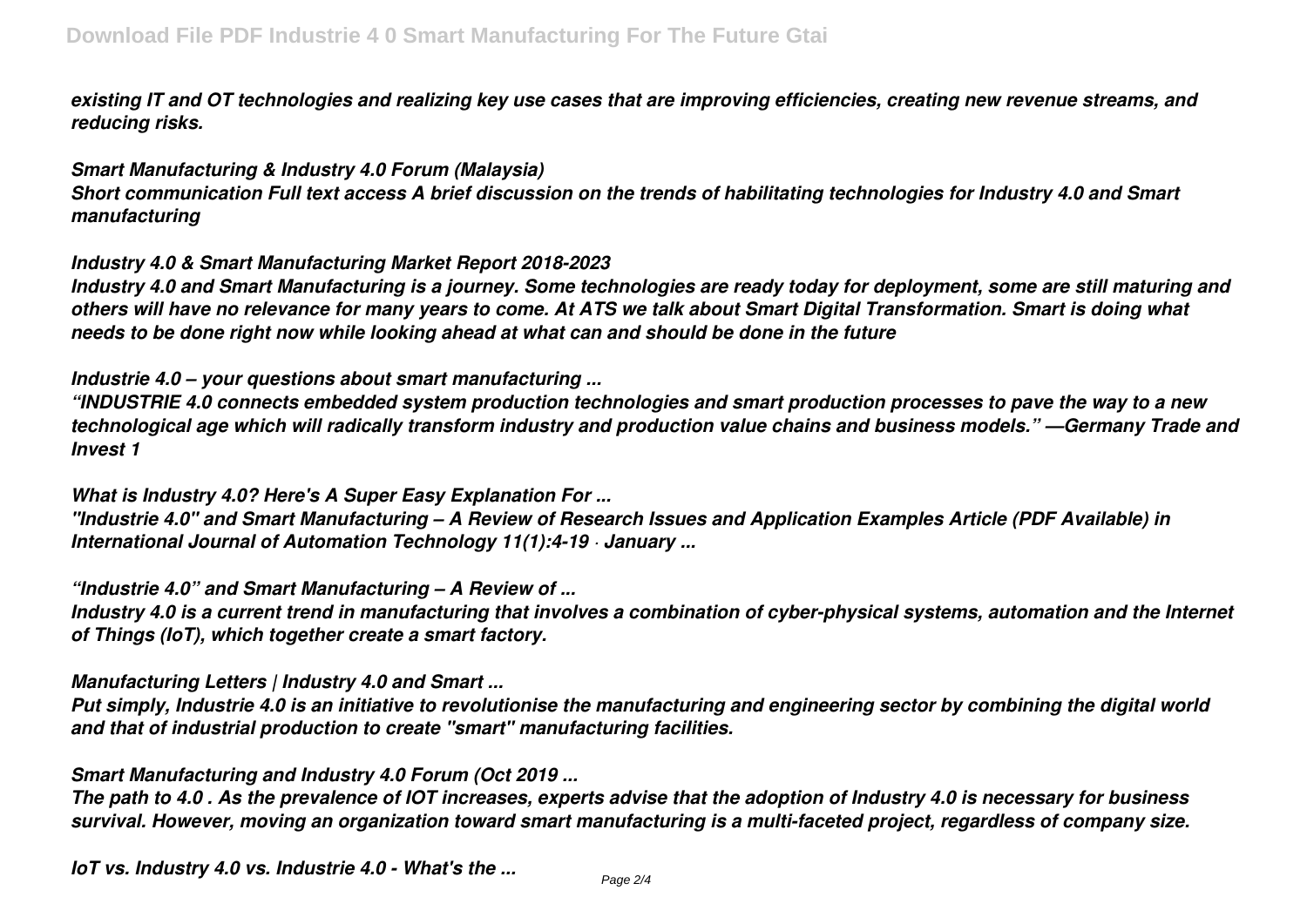*"Industrie 4.0" and Smart Manufacturing – A Review of Research Issues and Application Examples Complexity 1st revolution Water and steam power 1*

### *Industry 4.0 and manufacturing ecosystems*

*Vendor Map of leading Industry 4.0 companies. While conducting research for the recently released Industry 4.0 and Smart Manufacturing Market Report, IoT Analytics identified 300+ leading Industry 4.0 companies that supply cutting edge products and services that are driving the fourth industrial revolution.The leading Industry 4.0 companies were selected based on a number of criteria (case ...*

## *Council Post: Industry 4.0, The Smart Factory And Machines ...*

*Even though some dismiss Industry 4.0 as merely a marketing buzzword, shifts are happening in manufacturing that deserves our attention. Industry 4.0 optimizes the computerization of Industry 3.0*

### *Industrie 4 0 Smart Manufacturing*

*The latest incantation of this ongoing process has been dubbed Smart Manufacturing (in the U.S.) or Industry 4.0 (in Europe), and it represents the fourth industrial revolution that has changed production systems: Industrial Revolution #1 (circa 1760): occurred through the introduction of mechanical production facilities powered by water and steam.*

# *(PDF) "Industrie 4.0" and Smart Manufacturing – A Review ...*

*Industry 4.0 is the digital transformation of industrial markets; specifically the manufacturing industry. Industry 4.0 has evolved from an initiative to make the German manufacturing industry more competitive ('Industrie 4.0') to a globally adopted term referring to industrial transformation in discrete and process manufacturing, related with the vision and evolution of the smart factory.*

# *Industry 4.0, smart factory, and connected manufacturing ...*

*The term "Industrie 4.0", shortened to I4.0 or simply I4, originated in 2011 from a project in the high-tech strategy of the German government, which promotes the computerization of manufacturing. The term "Industrie 4.0" was publicly introduced in the same year at the Hannover Fair.*

# *Smart Manufacturing? Industry 4.0? What's It All About?*

*Connectivity within the manufacturing process is not new. Yet recent trends such as the rise of the fourth industrial revolution, Industry 4.0, 1 and the convergence of the digital and physical worlds—including information technology (IT) and operations technology (OT)—have made the transformation of the supply chain increasingly possible. Shifting from linear, sequential supply* Page 3/4